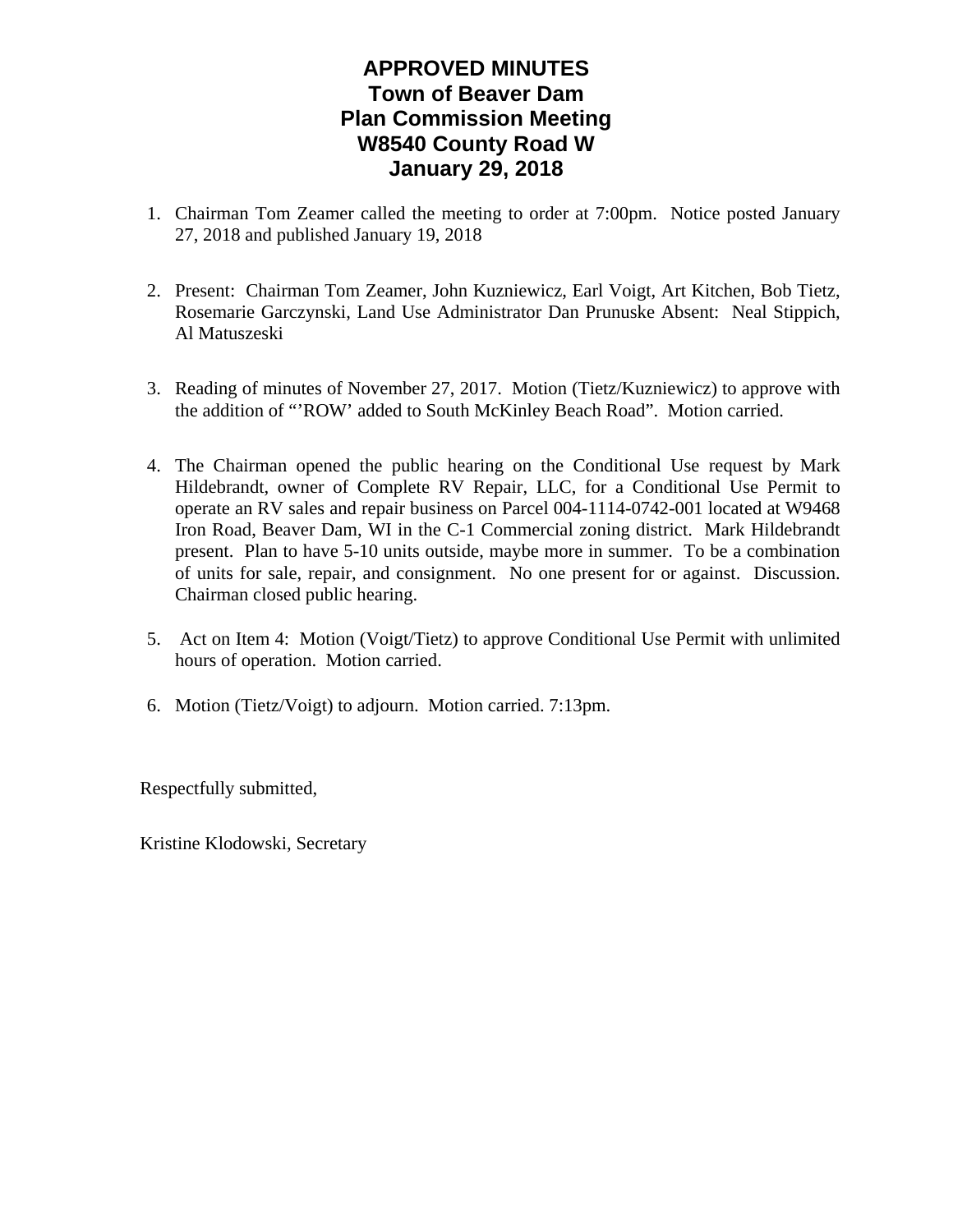# **APPROVED MINUTES Town of Beaver Dam Plan Commission Meeting W8540 County Road W April 30, 2018**

- 1. Chairman Tom Zeamer called the meeting to order at 7:00pm. Notice posted April 23, 2018 and published April 19, 2018
- 2. Present: Chairman Tom Zeamer, John Kuzniewicz, Earl Voigt, Art Kitchen, Bob Tietz, Rosemarie Garczynski, Land Use Administrator Dan Prunuske Absent: Neal Stippich
- 3. Reading of minutes of January 31, 2018 were not available and are postponed until the next meeting of the Commission.
- 4. The Chairman opened the public hearing on the Conditional Use request by Michael Schmidt to operate an exercise and workout facility located at 1227 Madison Street, parcel 0004- 1114-0823-019.
	- Small group classes maximum 8/class/Functional Movement/Biometrics
	- Hours of operation:  $5:30$ am  $8:00$ pm
	- Jennifer Schoerner, Certified Personal Trainer and Manager
- 5. Act on Item 4: Motion (Voigt/Tietz) to approve. Motion carried.
- 6. United Coopeartive Fertilizer Plant Expansion (Parcel 004-1114-0723-002) at W9713 County Road D. Land Use Administrator Dan Prunuske has denied due to setbacks. United Cooperative is appealing to Board of Appeals. Prunuske asked Plan Commission to review site layout for conditional approval subject to Board of Appeal's decision. Joe Berghuis, Project Manager, spoke on behalf of project. Todd Janson, MSA, also present. Not hazardous/explosive (no nitrous fertilizer) will meet all State requirements.
- 7. Motion (Kuzniewicz/Tietz) to conditionally approve. Motion carried and subject to approval of Board of Appeal regarding set-back requirements and variance.
- 8. Motion (Voigt/Tietz) to adjourn. Motion carried. 7:22pm.

Respectfully submitted,

Art Kitchen, Secretary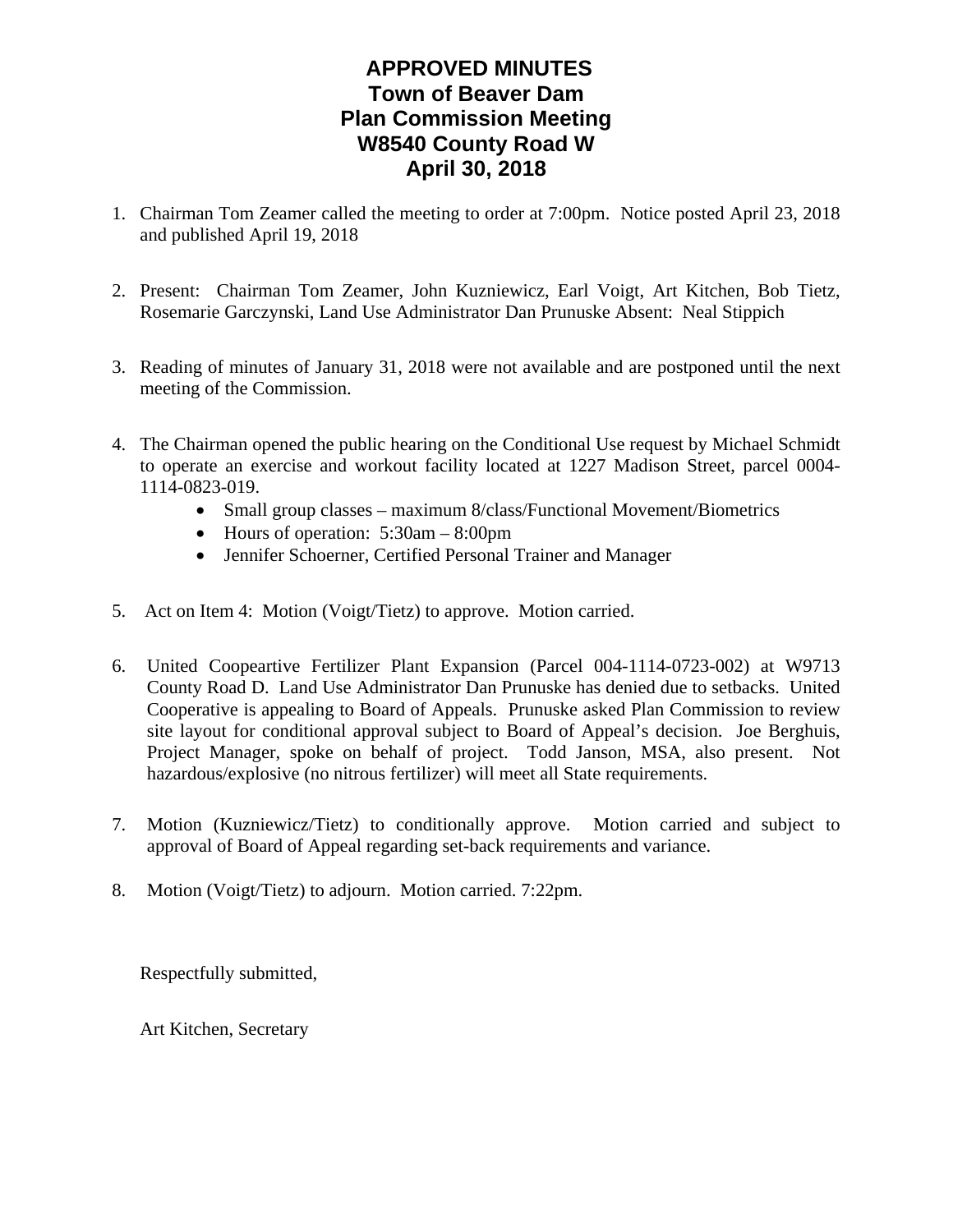### **APPROVED MINUTES Town of Beaver Dam Plan Commission Meeting W8540 County Road W August 27, 2018**

- 1. Chairman Tom Zeamer called the meeting to order at 7:00pm. Notice posted August 20, 2018 and posted August 21, 2018
- 2. Present: Chairman Tom Zeamer, John Kuzniewicz, Earl Voigt, Art Kitchen, Bob Tietz, Donna Schauer, Rosemarie Garczynski, Land Use Administrator Dan Prunuske.
- 3. Reading of minutes of January 29, 2018 were read. Motion to approve with the correction of Arthur Kitchen as being only present, and not absent. Motion (Voigt/Tietz) to approve. Motion carried.
- 4. Reading of minutes of April 30, 2018 were read. Motion (Kitchen/Voigt) to approve with the correction of "Stutz" to "Voigt" for the motion of item #8. Motion carried.
- 5. Reviewed site plan for the Neuman Pools proposed building expansion. Christopher Neuman present and Todd Jansen of MSA. Neuman presented site plan for proposed building expansion of Neuman Pools at W9684 Beaverland Parkway, parcel 004-1114-0733- 000. Discussion. Motion (Kuzniewicz/Kitchen) to approve as presented. Motion carried.
- 6. Chairman opened the public hearing on the application of Joe & Tracy Horbas, dba Creekside Storage, LLC, for a conditional use permit to operate a conditional use permit to operate a self-storage facility at N6543 Highway 151 on parcel 004-1114-0734-000. Joe  $\&$ Tracy Horbas present and presented proposal of 40 units per building. Possible Phase II would be a climate controlled area. Will add gates with unique passcode entries. Eveything secured, security cameras on site and wi-fi capability to record and keep track of that. Building material steel with brick façade. Free standing sign outside of the building on grassy area and on the façade of the current building. Would need State approved plans. Janice Schmitt, owner of storage sheds next to property, present and expressed concern for competition of indoor storage. Board pointed out that is just part of business. Chairman closed the hearing.
- 7. Discussion. LUA suggested having any outdoor lighting pointed downward vs.outward. Motion (Voight/Kuzniewicz) to approve subject to State approved plans. Motion carried.

John Kuzniewicz shared some information regarding requirements of abandonment of Beaverland Parkway that Neuman Pools would need to go to DOT prior to coming to Town for abandonment.

Motion (Tietz/Voigt) to adjourn 7:30pm. Motion carried.

Respectfully submitted, Kristine Klodowski, Secretary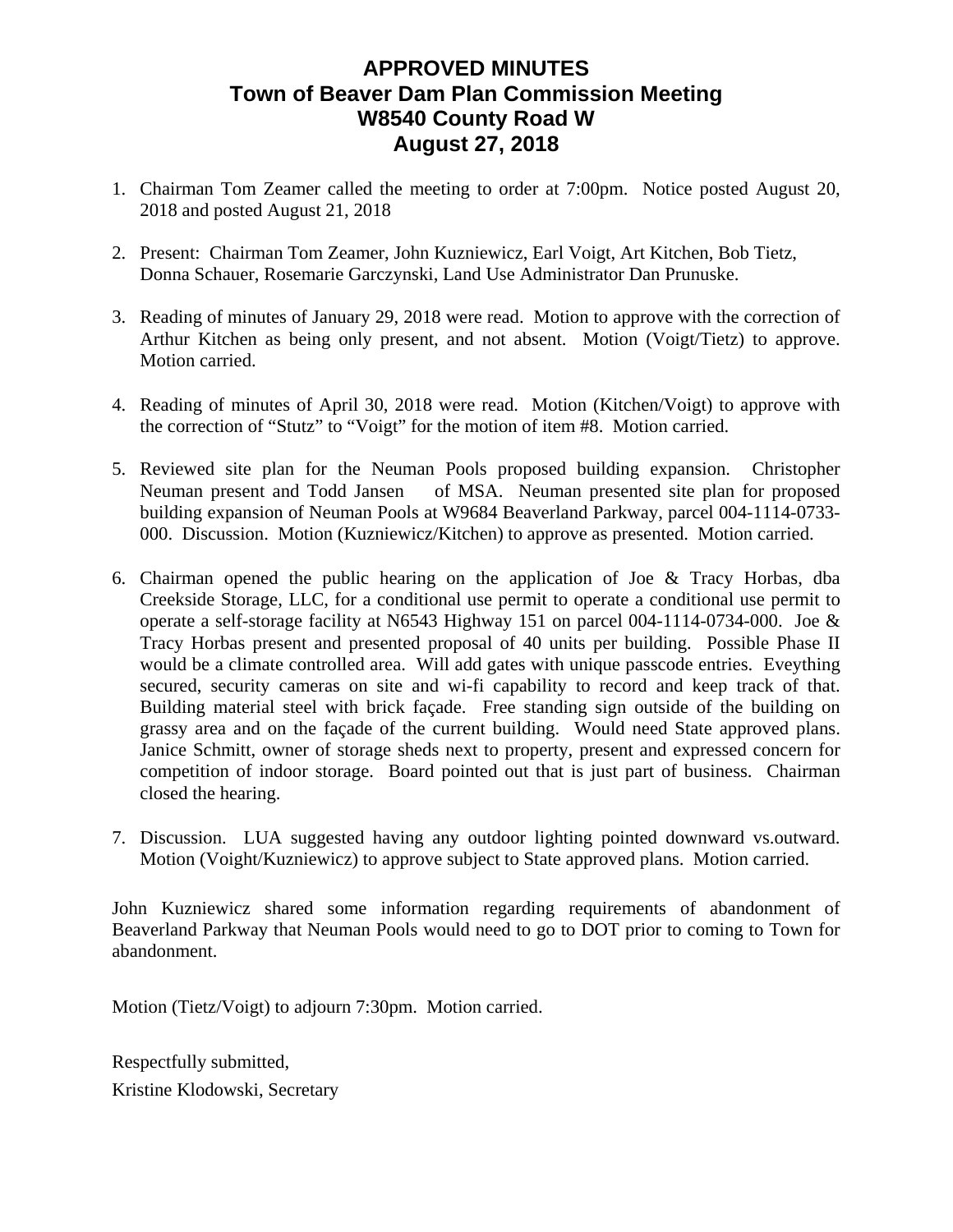# **APPROVED MINUTES Town of Beaver Dam Plan Commission Meeting W8540 County Road W September 24, 2018**

- 1. Chairman Tom Zeamer called the meeting to order at 7:00pm. Notice posted September 19, 2018 and published September 17, 2018
- 2. Present: Chairman Tom Zeamer, John Kuzniewicz, Earl Voigt, Art Kitchen, Bob Tietz, Donna Schauer, Rosemarie Garczynski, Land Use Administrator Dan Prunuske. Absent: Neal Stippich.
- 3. Reading of minutes of August 27, 2018 were read. Kitchen stated he had checked calendar and was absent for the January 29, 2018 meeting. Motion (Voigt/Kuzniewicz) to approve as read. Motion carried.
- 4. Chairman opened the public hearing on the application of Minning Transport for a Conditional Use Permit to operate a trucking business for transportation of unprocessed agricultural products at W7836 County Road S, parcel 004-1114-2343-000. Mark Tomashek present from New Frontier Land Surveying. Kuzniewicz stated Board talked about matter a couple of years ago and did not think they would have a problem with it. Ron & Debbie Nell present. Neighbor Barnett present in a show of support. Chairman closed the hearing.
- 5. Motion (Voigt/Kitchen) to approve Conditional Use Permit application for milk hauling business for Kevin Minning. Motion carried.
- 6. Letter of Intent submitted by F.W.R. Nell Farms, Inc. to divide parcel 004-1114-2343-000 to create a 3.7 acre parcel in the A-2 General Agricultural district. Said parcel to be used for a trucking business for transportation of unprocessed agricultural products at W7836 County Road S. Chairman noted parcel is zoned A-1, not A-2. Motion (Kuzniewicz/Voigt) to approve letter of intent. Motion carried.
- 7. Letter of Intent submitted by Ronald W. and Deborah A. Nell to divide parcel 004-1114- 1442-001 to create a 1.5 acre parcel in the A-2 General Agricultural district containing a non-farm single-family dwelling. LUA Prunuske pointed out the issue is that they are looking to create a 1.5 acre parcel, not that it is non-farm. Kuzniewicz stated it is farm consolidation and a non-conforming lot. Motion (Voigt/Schauer) to approve letter of intent to create the 1.5 acre lot. Motion carried.
- 8. Chairman opened the public hearing on the application of Ronald W. & Deborah A. Nell for a Conditional Use Permit to create a 1.5 acre parcel in the A-2 General Agricultural district containing a non-farm single-family dwelling. Ronald and Deborah Nell present. No one present against. Chairman closed the public hearing.
- 9. Motion (Voigt/Kitchen) to approve Conditional Use Permit for the residence. Motion carried.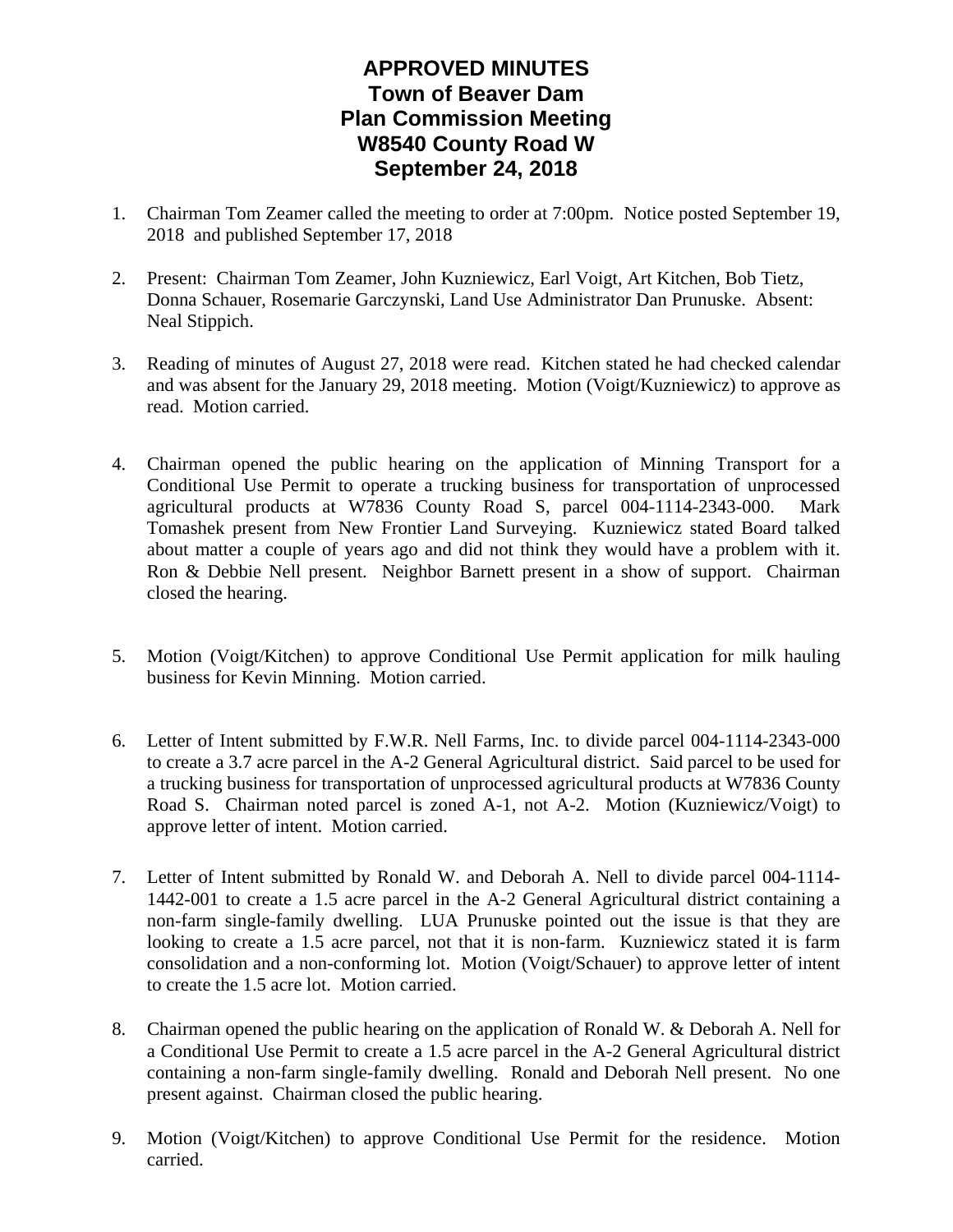- 10. Chairman opened the public hearing on the application of Jeremy Frank and Michael Bassette for a Conditional Use Permit to operate a self-service storage facility on parcel 004-1114-0742-003, Lot 5 Celestial View Business Park in the C-1 Commercial district. Jeremy Frank and Michael Bassette present proposing a 36x221 storage facility and once full, then expanding to 2 more thereafter. Discussion. Lot will have lighting, but not fencing at this time. No one present against. Prunuske inquired about lighting being angled down due to residential area nearby. Chairman closed the public hearing.
- 11. Motion (Kitchen/Voigt) to approve the Conditional Use Permit with only inside storage, no outdoor storage, shaded so outdoor lighting shines downward and not outward, and must return for review prior to construction of additional buildings to ensure ordinances have not changed, and comply with all local, County and State permits. Motion carried.
- 12. Motion (Kuzniewicz/Voigt) to adjourn 7:27pm. Motion carried.

Respectfully submitted,

Kristine Klodowski, Secretary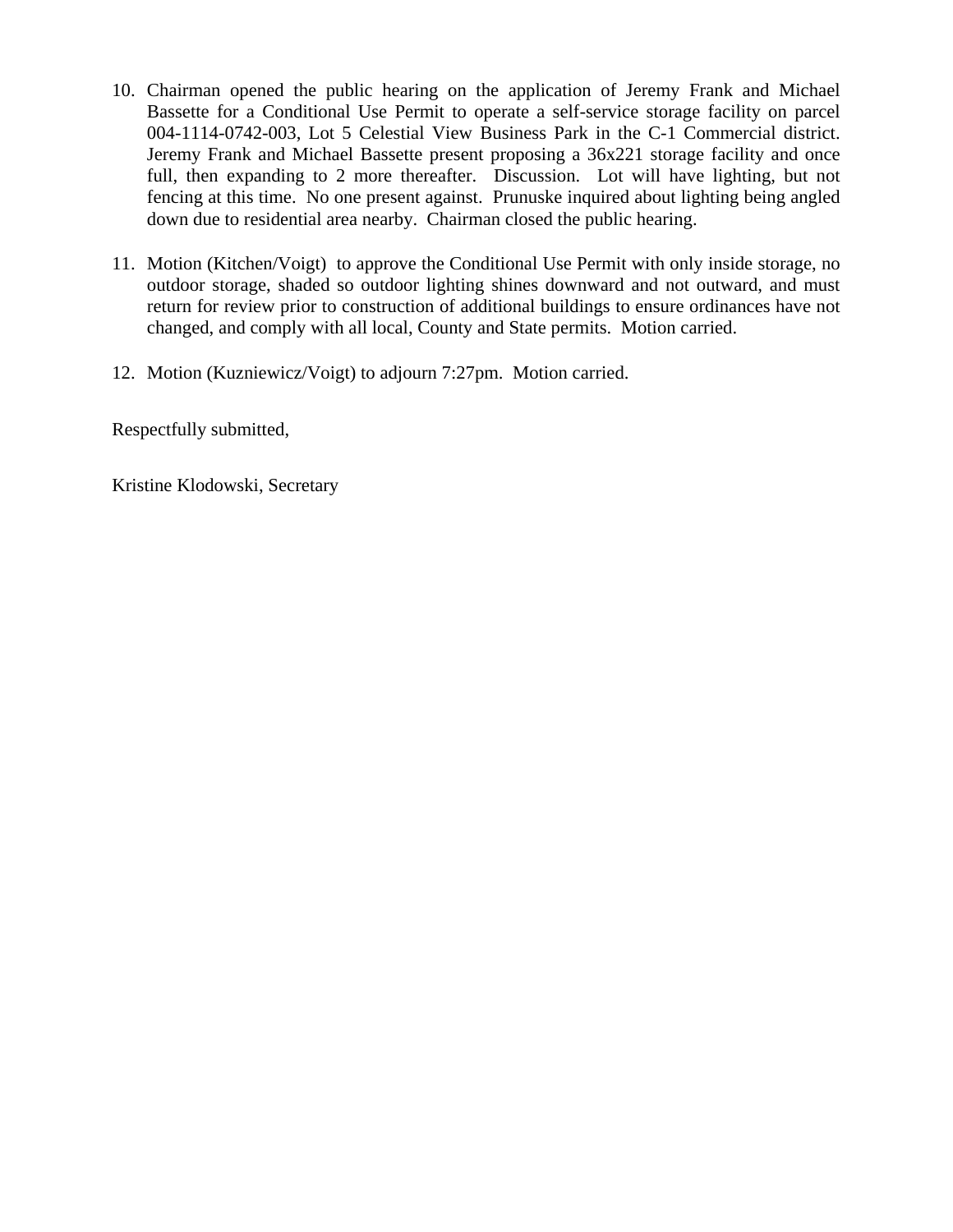### **APPROVED MINUTES Town of Beaver Dam Plan Commission Meeting W8540 County Road W November 26, 2018**

- 1. Chairman Tom Zeamer called the meeting to order at 7:00pm. Notice posted November 19, 2018, published November 16, 2018.
- 2. Present: Chairman Tom Zeamer, John Kuzniewicz, Earl Voigt, Bob Tietz, Donna Schauer, Rosemarie Garczynski, Land Use Administrator Dan Prunuske. Absent: Art Kitchen.
- 3. Minutes of September 24, 2018 were read. Motion (Tietz/Garczynski) to approve minutes as read. Motion carried.
- 4. Chairman opened the public hearing on the application of Oscar D. Mendoza and Sarahi Basilio for a Conditional Use Permit to operate an auto repair facility at W9156  $\&$ W9178 County Road G on parcels 004-1114-0821-008 & 004-1114-0821-009. Neighboring property owner, Clancy Knaup present and pointed out building is 4/10 of a foot off of property line. Concerned with business going on there and being so close to his property. Pete Knaup present and is concerned that if it is granted it sets a precedent and opens up a big issue for the Town of Beaver Dam. A previous owner deeded off part of the parcel to Knaups to make Knaup's lot conforming and easement goes away once the property is sold. Mike Wissell present representing the Buyers of the property. Mentioned they had some difficulty with establishing the lot lines and had survey done and it did indicate the building is about a  $\frac{1}{2}$  off of the lot line. Building is nonconforming and grandfathered; therefore, he does not see it as setting a precedence. Fence that divides property is 16 <sup>1</sup>/<sub>2</sub>' onto property and owned by Knaups. Wissell pointed out the issue is a Conditional Use Permit and proposed new owners plan on updating the house for occupancy initially and eventually use the shop as an auto repair facility. Chairman closed the public hearing.
- 5. Discussion. Property is existing non-conforming and application is for a Conditional Use Permit. Motion (Kuzniewicz/Tietz) too approve Conditional Use Permit with the following conditions:
	- Hours of operation: 7:00am-6:00pm.
	- Days of the week: Monday through Saturday, no Sunday operation.
	- Vehicles visible: limit of 6 licensed vehicles on site on paved area only.
	- No outside storage.
	- Any outdoor lighting should be shaded down to avoid shining on roadway.
	- Applicant to return after one year for review of Conditional Use Permit and conditions.
	- Applicant must obtain all local, County, and State permits.

Motion carried.

6. Motion (Tietz/Voigt) to adjourn 7:43pm. Motion carried.

Respectfully submitted,

Kristine Klodowski, Secretary